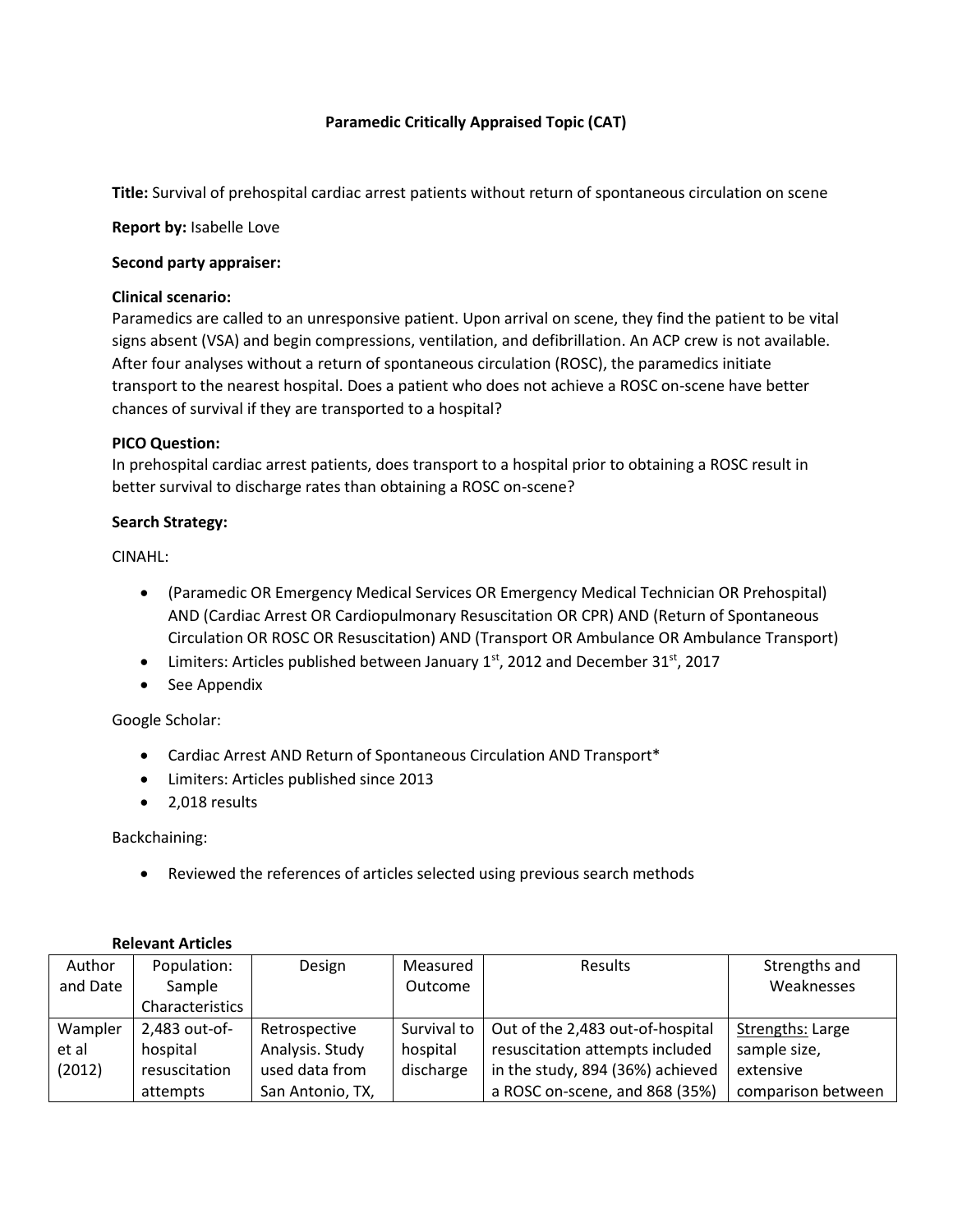|           | (1933 in San<br>Antonio, 550<br>in Cincinnati). | and Cincinnati,<br>OH cardiac arrest<br>databases from |             | were transported without a<br>ROSC on-scene. Of these 868<br>patients, 11 survived to | survival rates in San<br>Antonio vs. Cincinnati<br>Weaknesses: |
|-----------|-------------------------------------------------|--------------------------------------------------------|-------------|---------------------------------------------------------------------------------------|----------------------------------------------------------------|
|           | Demographics                                    | 2008-2010.                                             |             | discharge. Overall, patients                                                          | Retrospective design                                           |
|           | were similar<br>between the                     |                                                        |             | without an on-scene ROSC had a<br>0.69% chance of survival to                         | of the study, no                                               |
|           | two groups,                                     |                                                        |             | discharge, in comparison to the                                                       | attempt to control<br>for variables such as                    |
|           | except race.                                    |                                                        |             | average survival to discharge                                                         | witnessed arrest,                                              |
|           |                                                 |                                                        |             | rate for out-of-hospital cardiac                                                      | shockable rhythms,                                             |
|           |                                                 |                                                        |             | arrest during the same time                                                           | transport time, etc.                                           |
|           |                                                 |                                                        |             | period (6.6%).                                                                        |                                                                |
| Drennan   | 5,871 out-of                                    | Retrospective                                          | ROSC,       | Of the 5,871 cases examined,                                                          | <b>Strengths: Collection</b>                                   |
| et al     | hospital                                        | analysis. Study                                        | Survival to | 2,495 were eligible for a                                                             | of ROSC rates and                                              |
| (2014)    | cardiac arrests                                 | used data from                                         | hospital    | termination of resuscitation                                                          | survival to discharge                                          |
|           | of suspected<br>cardiac origin                  | Southern Ontario<br>cardiac arrest                     | discharge   | (TOR). Of these patients, 295<br>(11.8%) obtained a ROSC, and                         | rates, comparison of<br>outcomes to current                    |
|           | without a                                       | databases from                                         |             | 15 (0.6%) survived to discharge.                                                      | TOR guidelines and                                             |
|           | prehospital                                     | 2007-2013.                                             |             | Of the 3374 cases that met                                                            | medical futility rates                                         |
|           | ROSC and                                        |                                                        |             | continuation of resuscitation                                                         | Weaknesses:                                                    |
|           | transported to                                  |                                                        |             | and transport criteria, 551                                                           | Retrospective design,                                          |
|           | hospital                                        |                                                        |             | (16.3%) obtained a ROSC, and                                                          | 32 hospitals were                                              |
|           |                                                 |                                                        |             | 122 (3.6%) survived to                                                                | involved in the study,                                         |
|           |                                                 |                                                        |             | discharge.                                                                            | each potentially                                               |
|           |                                                 |                                                        |             |                                                                                       | having different<br>survival rates for                         |
|           |                                                 |                                                        |             |                                                                                       | cardiac arrest                                                 |
|           |                                                 |                                                        |             |                                                                                       | patients                                                       |
| Sasson et | More than                                       | Meta-Analysis.                                         | Survival to | Of the studies examined, 12                                                           | <b>Strengths: Very large</b>                                   |
| al (2010) | 142,000                                         | PubMeb,                                                | discharge.  | researched the relationship                                                           | sample size,                                                   |
|           | patients over                                   | EMBASE, Web of                                         |             | between a prehospital ROSC and                                                        | thorough systematic                                            |
|           | 204 studies.                                    | Science, CINAHL                                        |             | survival to discharge. 17,697                                                         | review of relevant                                             |
|           | Exclusion                                       | and EBM reviews                                        |             | patients were collectively                                                            | articles, analysis of                                          |
|           | criteria of<br>studies                          | were searched<br>for relevant                          |             | involved in the studies. 78% of<br>the patients did not achieve a                     | several variables that<br>affect survival to                   |
|           | included a                                      | articles published                                     |             | prehospital ROSC. Overall, these                                                      | discharge rates in                                             |
|           | majority of                                     | between 1950                                           |             | patients had a 0.1-1.8% chance                                                        | prehospital cardiac                                            |
|           | pediatric                                       | and 2008.                                              |             | of survival to discharge, in                                                          | arrest patients                                                |
|           | patients, a                                     | Reference                                              |             | comparison to the 15.5-33.6%                                                          | Weaknesses: No                                                 |
|           | majority of                                     | sections of                                            |             | chance of survival to discharge                                                       | explanation for the                                            |
|           | non-cardiac                                     | relevant articles                                      |             | in patients who achieved a                                                            | wide variation in                                              |
|           | etiologies,                                     | were searched,                                         |             | prehospital ROSC. Of all the                                                          | survival to discharge                                          |
|           | lack of<br>survival to                          | abstracts<br>presented at                              |             | variables examined, a<br>prehospital ROSC was the                                     | rates between<br>studies, use of                               |
|           | discharge                                       | conferences                                            |             | strongest predictor of a survival                                                     | outdated studies.                                              |
|           | data, and                                       | were reviewed,                                         |             | to discharge.                                                                         |                                                                |
|           | failure to                                      | and experts were                                       |             |                                                                                       |                                                                |
|           | mention the                                     | consulted for                                          |             |                                                                                       |                                                                |
|           |                                                 |                                                        |             |                                                                                       |                                                                |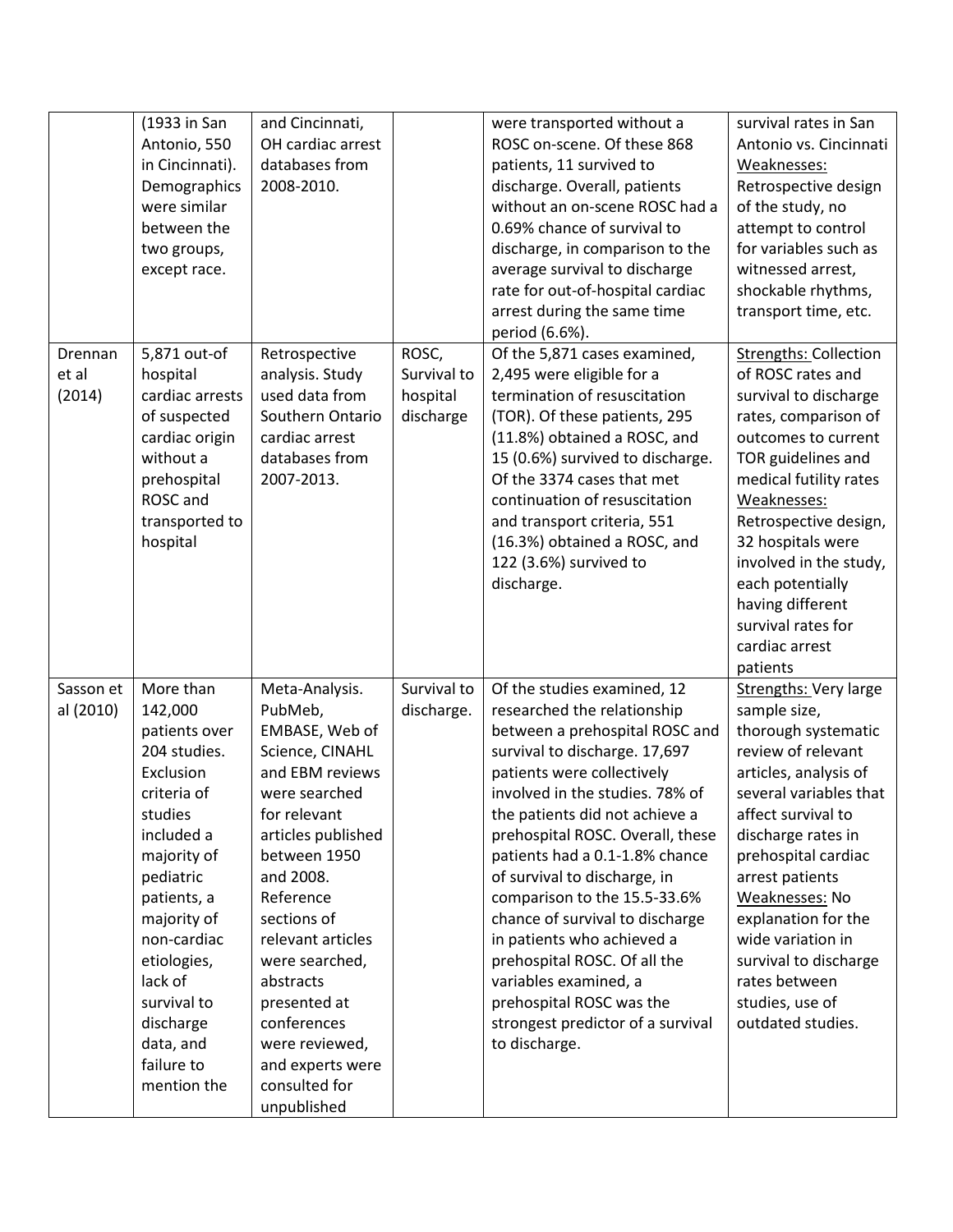| variables of | data. Variables of |  |  |
|--------------|--------------------|--|--|
| interest     | interest included  |  |  |
|              | arrest witnessed   |  |  |
|              | by bystanders,     |  |  |
|              | arrest witnessed   |  |  |
|              | by EMS,            |  |  |
|              | bystander CPR,     |  |  |
|              | presenting         |  |  |
|              | rhythm, and        |  |  |
|              | prehospital ROSC   |  |  |

#### **Comments**

Difficulties with selecting relevant articles for the study included the wide range of variables found in a prehospital cardiac arrest. Variables include the cause of cardiac arrest (medical, traumatic, hypoxic, toxicological, etc), witnessed cardiac arrest, shocks administered prior to EMS arrival, level of EMS attending, varying protocols regarding cardiac arrest, and distance to hospital. Some studies attempted to control for some or all of these variables, while other studies did not, making it difficult to compare results between studies. One of the studies in particular compared prehospital cardiac arrest survival rates with the medical futility rule (any intervention with a chance of survival of under 1% is considered medically futile). They also used this rule to determine if the current TOR criteria were accurate predictors of chance of survival. This was an interesting method to measure chance of survival, as it applied a rule commonly used in hospital medicine to the prehospital environment.

#### **Consider**

The first study discussed in this CAT found that patients without a prehospital ROSC were significantly less likely to survive to discharge than patients who did achieve a prehospital ROSC. In the study that compared survival to discharge rates to medical futility, patients that fit TOR criteria had survival to discharge rates below the level of futility, while patients that did not fit TOR criteria had survival rates that were above the level of futility. These two studies together suggest that while the overall chance of survival to discharge in patients without a prehospital ROSC is lower than those who achieved a prehospital ROSC, patients who do not fit TOR criteria should still be transported to the hospital. The study concludes that the current TOR criteria are reliable predictors of survival. The meta-analysis had a widely varying rate of survival to discharge (0.1-1.8%), which straddles the line of medical futility, and is too wide to make definitive conclusions based on the results.

#### **Clinical Bottom Line**

From the results analysed in this mini-CAT, it is advisable that current transport guidelines be maintained. Paramedics attending to prehospital cardiac arrests which fit TOR criteria should consult a base hospital physician to discuss termination of resuscitation efforts, while all other patients should be transported to hospital. Further studies should assess whether it is beneficial to continue resuscitation efforts on scene for longer than the currently recommended four shocks as opposed to initiating transport without a ROSC, and exposing the patient to sub-optimal CPR during packaging and transport.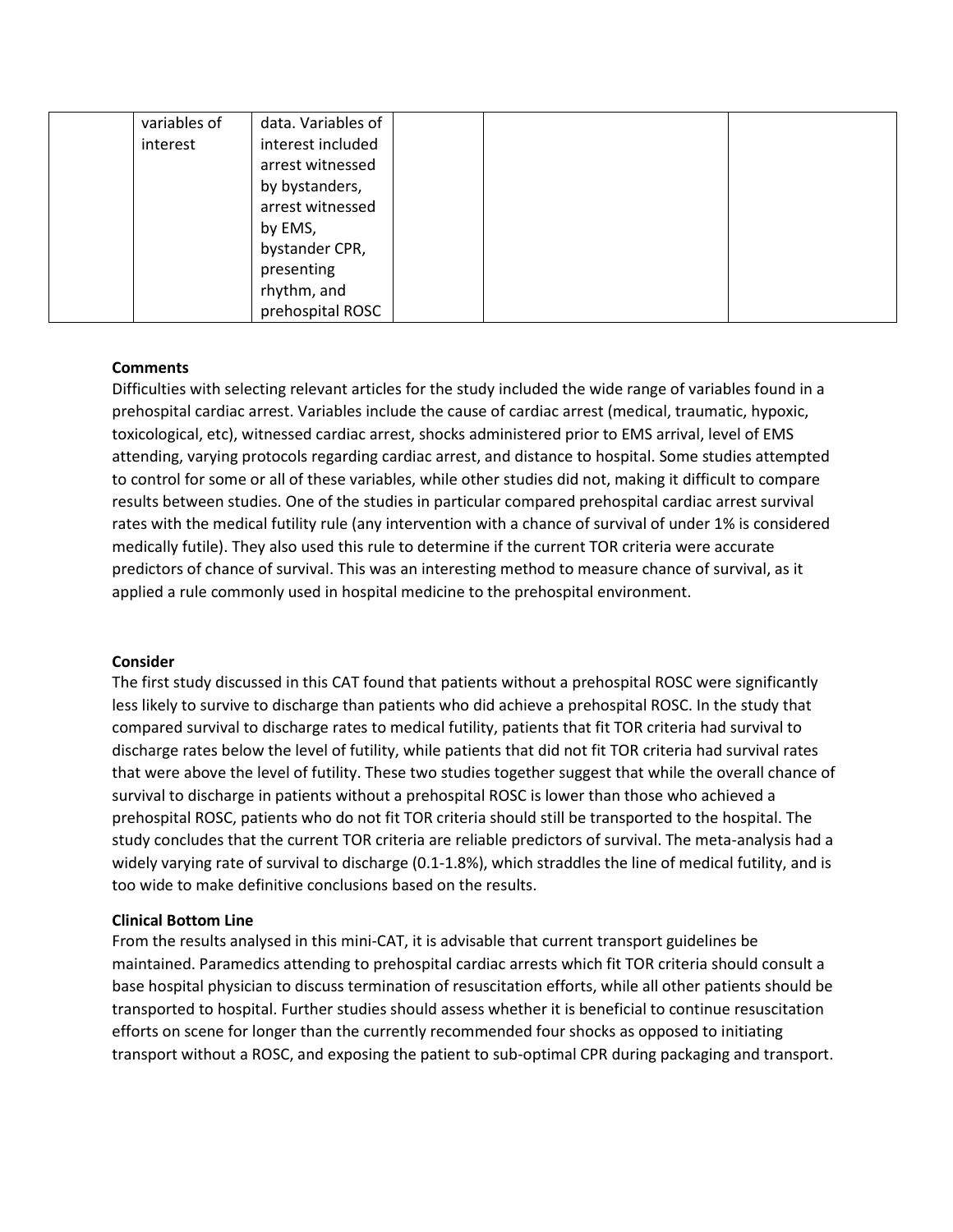#### **References:**

- Drennan, I.R., Lin, S., Sidalak, D.E., & Morrison, L.J. (2014). Survival rates in out-of-hospital cardiac arrest patients transported without prehospital return of spontaneous circulation: an observational cohort study. Resuscitation, 85; 1488-1493.
- Sasson, C., Rogers, M.A.M., Dahl, J., & Kellermann, A.L. (2010). Predictors of survival from out-ofhospital cardiac arrest. Circulation Cardiovascular Quality Outcomes, 3; 63-81.
- Wampler, D.A., Collett, L., Manifold, C.A., Velasquez, C., & McMullan, J.T. (2012). Cardiac arrest survival is rare without prehospital return of spontaneous circulation. Prehospital Emergency Care, 16; 451-455.